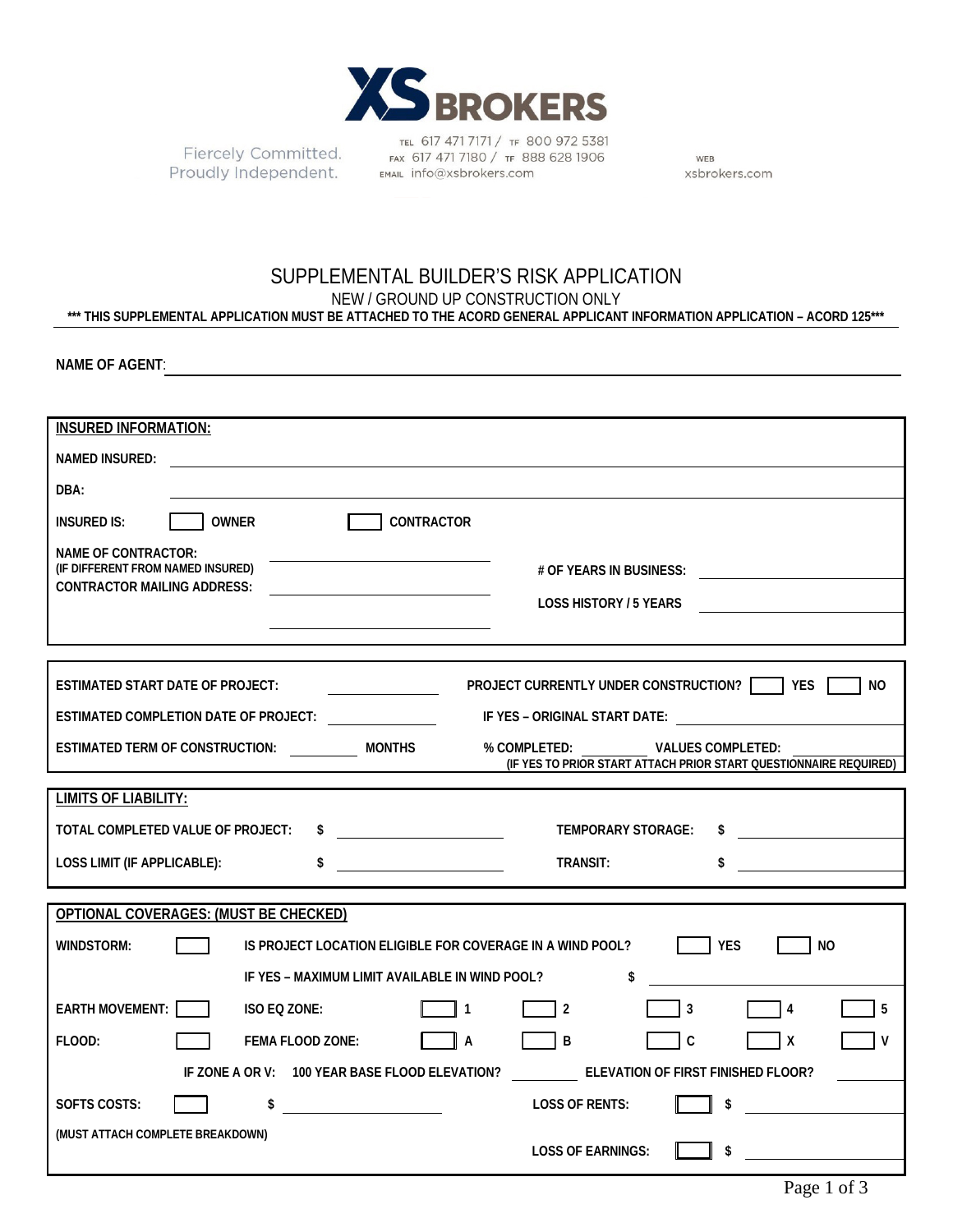| DEDUCTIBLES: ALL OTHER PERILS (Catastrophe Peril Deductibles will be determined by the Company)                                                                           |                                                                                                                                                                                                                                        |  |  |  |  |
|---------------------------------------------------------------------------------------------------------------------------------------------------------------------------|----------------------------------------------------------------------------------------------------------------------------------------------------------------------------------------------------------------------------------------|--|--|--|--|
| \$2,500<br>\$5,000<br>\$500 (RESIDENTIAL ONLY)<br>\$1,000<br><b>OTHER</b><br>\$                                                                                           |                                                                                                                                                                                                                                        |  |  |  |  |
|                                                                                                                                                                           |                                                                                                                                                                                                                                        |  |  |  |  |
| <b>PROJECT INFORMATION:</b>                                                                                                                                               |                                                                                                                                                                                                                                        |  |  |  |  |
| <b>LOCATION ADDRESS:</b>                                                                                                                                                  |                                                                                                                                                                                                                                        |  |  |  |  |
| <b>STREET ADDRESS</b>                                                                                                                                                     | <b>CITY</b><br><b>COUNTY</b><br><b>ST</b><br><b>ZIP</b>                                                                                                                                                                                |  |  |  |  |
| <b>SINGLE FAMILY</b><br>RESIDENTIAL:<br><b>PROJECT TYPE:</b>                                                                                                              | <b>TWO FAMILY</b><br><b>COMMERCIAL:</b>                                                                                                                                                                                                |  |  |  |  |
| OUTSIDE<br><b>PUBLIC PROTECTION CLASS:</b><br><b>CITY LIMITS:</b><br><b>INSIDE</b> I                                                                                      |                                                                                                                                                                                                                                        |  |  |  |  |
| DISTANCE TO NEAREST WORKING PUBLIC FIRE HYDRANT:<br>DISTANCE TO NEAREST RESPONDING FIRE DEPARTMENT:                                                                       |                                                                                                                                                                                                                                        |  |  |  |  |
| <b>DISTANCE FROM COASTAL WATERS:</b>                                                                                                                                      | <b>FEET</b><br><b>MILES</b>                                                                                                                                                                                                            |  |  |  |  |
| TOTAL SQ. FT. AREA:                                                                                                                                                       | # OF BUILDINGS: APRROXIMATE DISTANCE BETWEEN BUILDINGS:                                                                                                                                                                                |  |  |  |  |
| # OF STORIES:                                                                                                                                                             |                                                                                                                                                                                                                                        |  |  |  |  |
| <b>INTENDED OCCUPANCY:</b>                                                                                                                                                |                                                                                                                                                                                                                                        |  |  |  |  |
| <b>CONSTRUCTION TYPE:</b><br><b>FRAME</b><br>(CHECK ONE)                                                                                                                  | WALLS ARE CONSTRUCTED OF WOOD OR OTHER COMBUSTIBLE MATERIALS,<br>INCLUDING WHEN COMBINED WITH OTHER MATERIAL SUCH AS BRICK VENEER,<br>STONE VENEER, WOOD IRONCLAD OR STUCCO ON WOOD                                                    |  |  |  |  |
| <b>MASONRY JOIST</b>                                                                                                                                                      | WALLS ARE CONSTRUCTED OF MASONRY MATERIALS SUCH AS CLAY, ADOBE,<br>BRICK, GYPSUM BLOCK, CINDER BLOCK, HOLLOW CONCRETE BLOCK, STONE,<br>TILE, GLASS BLOCK OR OTHER SIMILAR MATERIAL AND WHERE THE FLOORS<br>AND/OR ROOF ARE COMBUSTIBLE |  |  |  |  |
| <b>NONCOMBUSTIBLE</b>                                                                                                                                                     | WALLS / FLOORS / ROOF ARE CONSTRUCTED OF AND SUPPORTED BY METAL,<br>ASBESTOS, GYPSUM OR OTHER NON-COMBUSTIBLE MATERIAL                                                                                                                 |  |  |  |  |
| <b>MASONRY NONCOMBUSTIBLE</b>                                                                                                                                             | WALLS ARE CONSTRUCTED OF MASONRY MATERIALS OF THE TYPE DESCRIBED<br>IN MASONRY JOIST ABOVE BUT WITH A FLOOR AND ROOF CONSTRUCTED OF<br>METAL OT OTHER NON-COMBUSTIBLE MATERIAL                                                         |  |  |  |  |
| <b>FIRE RESISTIVE</b>                                                                                                                                                     | WALLS / FLOORS / ROOF ARE CONSTRUCTED OF FIRE RESISTIVE MATERIALS<br>HAVING A RESISTANCE RATING OF NOT LESS THAN TWO (2) HOURS                                                                                                         |  |  |  |  |
| REFERENCE TO WALLS MEANS THE STRUCTURAL FRAME AND SUPPORT WALLS. REFERANCE TO FLOORS MEANS THE FLOORS AND SUPPORTS. REFERENCE TO<br>ROOF MEANS THE ROOF DECK AND SUPPORTS |                                                                                                                                                                                                                                        |  |  |  |  |
|                                                                                                                                                                           | NEAREST EXPOSED STRUCTURE: OCCUPANCY: _________________DISTANCE TO: ________________CONSTRUCTION TYPE:                                                                                                                                 |  |  |  |  |
| ARE BUILDINGS TRANSFERRED TO PERMANENT COVERAGE ONCE COMPLETED?                                                                                                           |                                                                                                                                                                                                                                        |  |  |  |  |
| IF YES TO ABOVE – PLEASE INDICATE MAXIMUM # OF BLDGS. UNDER CONSTRUCTION AT ANY ONE TIME AND THE CORRESPONDING VALUES:                                                    |                                                                                                                                                                                                                                        |  |  |  |  |
|                                                                                                                                                                           |                                                                                                                                                                                                                                        |  |  |  |  |
| <b>SITE SECURITY:</b>                                                                                                                                                     |                                                                                                                                                                                                                                        |  |  |  |  |
| WATCHMAN SERVICE ON SITE DURING ALL NON-WORKING HOURS?     YES<br><b>SITE FENCED?</b><br>YES<br><b>NO</b><br>NO.                                                          |                                                                                                                                                                                                                                        |  |  |  |  |
| <b>YES</b><br>SITE LIGHTED?<br><b>NO</b><br>HOURS ON SITE?                                                                                                                |                                                                                                                                                                                                                                        |  |  |  |  |
|                                                                                                                                                                           |                                                                                                                                                                                                                                        |  |  |  |  |
|                                                                                                                                                                           |                                                                                                                                                                                                                                        |  |  |  |  |
|                                                                                                                                                                           |                                                                                                                                                                                                                                        |  |  |  |  |
|                                                                                                                                                                           |                                                                                                                                                                                                                                        |  |  |  |  |
|                                                                                                                                                                           |                                                                                                                                                                                                                                        |  |  |  |  |